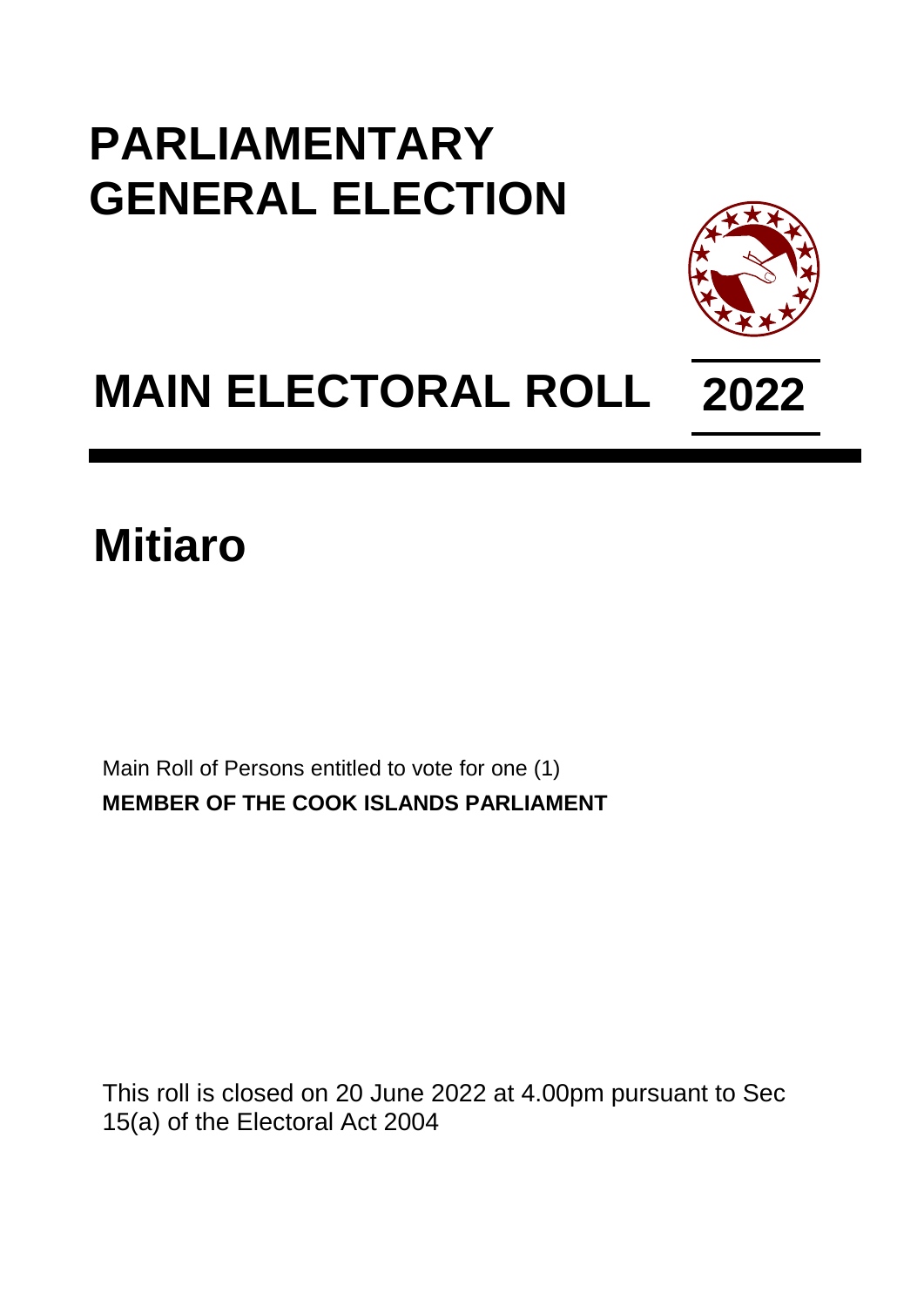

| orm |
|-----|
| . . |

| પ∓≠У              |                                                            |
|-------------------|------------------------------------------------------------|
| Page<br>1<br>Line | Name in Full, Residence, Occupation                        |
| 1                 | ABRAHAM Cindy Anna, Atai, Retired                          |
| 2                 | ABRAHAM Teokotai Junior, Atai, Retired                     |
| 3                 | ALLSWORTH Paul Raui Steven, Takaue, Consultant             |
| 4                 | AUEMAMAE Tepamarangai, Auta, Infrastructure - Island Admin |
| 5                 | AUPUNI Julian, Mangarei, Welfare Officer                   |
| 6                 | AUPUNI Tangata Nekeare, Mangarei, Beautification           |
| 7                 | AURUPA Terai, Atai, Retired                                |
| 8                 | AURUPA Tereapii, Atai, Extension Officer                   |
| 9                 | CHARLIE Charles, Atai, Domestic Duties                     |
| 10                | HENRY Koronui Katherine, Atai, Beautification              |
| 11                | HENRY Porima, Atai, Infrastructure - Island Admin          |
| 12                | HODSON Tungane-Apekore Pokoati, Takaue, Self Employed      |
| 13                | INGAUA Inangaro Tamaine, Mangarei, Beautification          |
| 14                | INGAUA Rouruina, Atai, Asst. Extension Officer             |
| 15                | INGAUA Tuanu Tunoa, Auta, Disabled                         |
| 16                | INGAUA Tunoa, Auta, Retired                                |
| 17                | IRO Natasha Vaeruatapureu, Auta, Domestic Duties           |
| 18                | KAIUI Kaukura, Auta, Wage Worker                           |
| 19                | KAIUI Matatunoa, Auta, Domestic Duties                     |
| 20                | KIMIORA Maarametua, Mangarei, Senior Operator (Energy)     |
| 21                | KIMIORA Ngametua, Atai, Infrastructure-Island Admin        |
| 22                | MATATUNOA Raeputa, Atai, Pensioner                         |
| 23                | MURARE Gretta Maranga-Au, Atai, Island Council Clerk       |
| 24                | MURARE Jason, Takaue, Carpenter                            |

MURARE Makara, Auta, Operator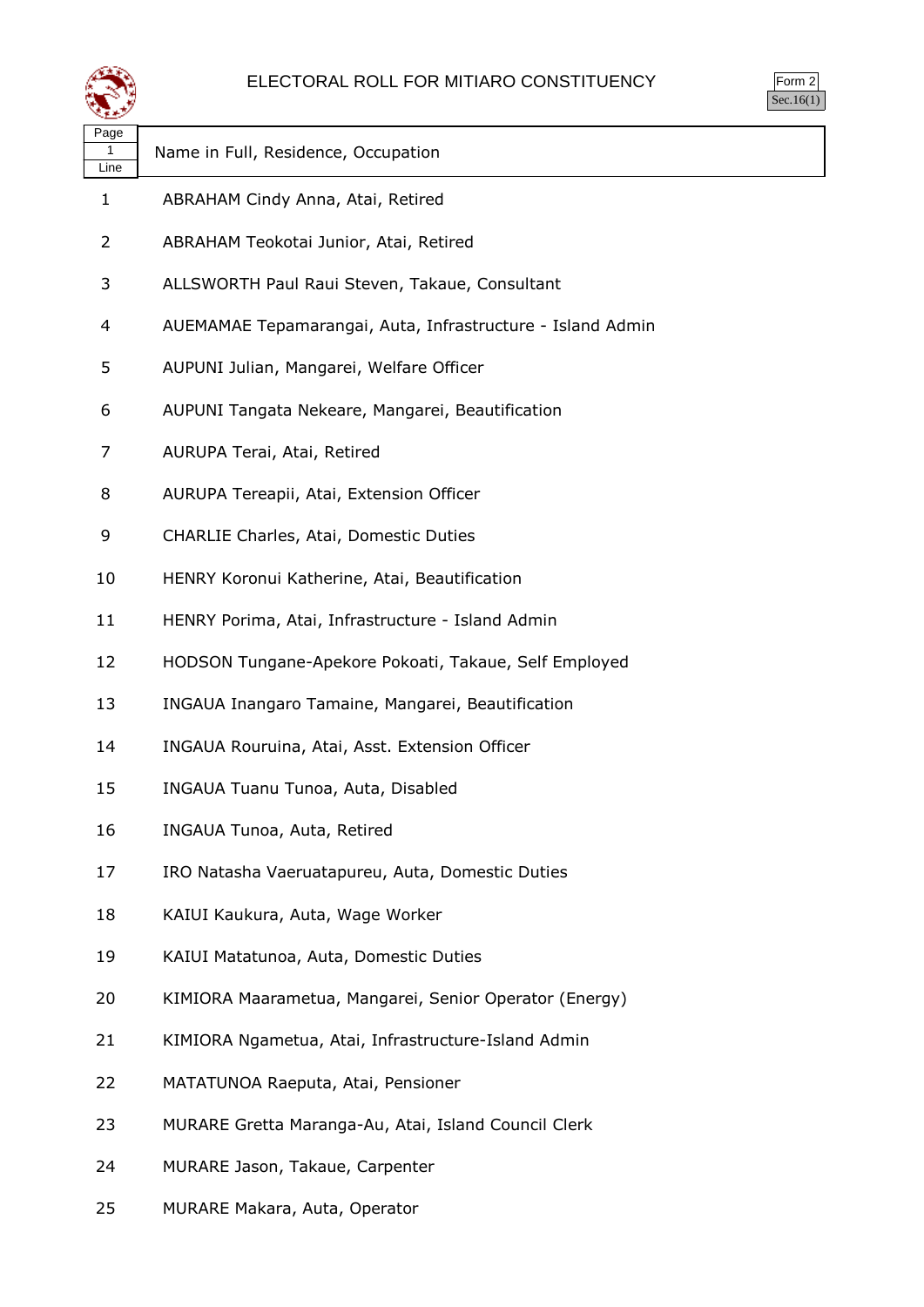

|  | ırm<br>ı |
|--|----------|
|  | ÷        |

| Page<br>2<br>Line | Name in Full, Residence, Occupation                              |
|-------------------|------------------------------------------------------------------|
| 1                 | MURARE Maora, Auta, School Teacher                               |
| 2                 | MURARE Pepe, Takaue, Beautification                              |
| 3                 | MURARE Turua, Takaue, Beautification                             |
| 4                 | MURARE Upokotunoa, Takaue, Carpenter                             |
| 5                 | MURARE Vaine Junior, Atai, Mechanic                              |
| 6                 | NGAIORAE Maarametua, Atai, Beautification                        |
| 7                 | NGAIORAE Matatapu-o-Ngarouru Tokai, Atai, Environment Officer    |
| 8                 | NGAIORAE Tokai, Atai, Senior Agriculture Officer                 |
| 9                 | NGAMETUA Ngatupuna, Atai, Beautification                         |
| 10                | NGAMETUA Tuainepatira, Atai, Senior Mechanic                     |
| 11                | NGATOKO Toru, Atai, Retired Nurse                                |
| 12                | NGATUAKANA Matatu, Mangarei, Beautification                      |
| 13                | NGATUAKANA Matauri O Nui, Mangarei, Machine Operator             |
| 14                | NGATUAKANA Ngatokorua, Mangarei, Teacher Aide                    |
| 15                | NOOANA Rangitai Elizabeth, Atai, Orometua Vaine                  |
| 16                | NOOANA Tutai, Atai, Minister of Religion - CICC                  |
| 17                | NOOTAI Geresoma, Takaue, Deputy Registrar                        |
| 18                | NOOTAI Tereau, Takaue, Plumber                                   |
| 19                | O'BRYAN Mii Tungane, Atai, Pensioner                             |
| 20                | PATIA Kaa, Mangarei, Mechanic                                    |
| 21                | PATIA Teremoana, Mangarei, Police Officer                        |
| 22                | PORIMA Te-Enua-O-Kuti Henry, Atai, Infrastructure - Island Admin |
| 23                | POUAO Akeunga, Atai, Pensioner                                   |
| 24                | POUAO Kimiora, Takaue, Pensioner                                 |

POUAO Nooroa, Takaue, Pensioner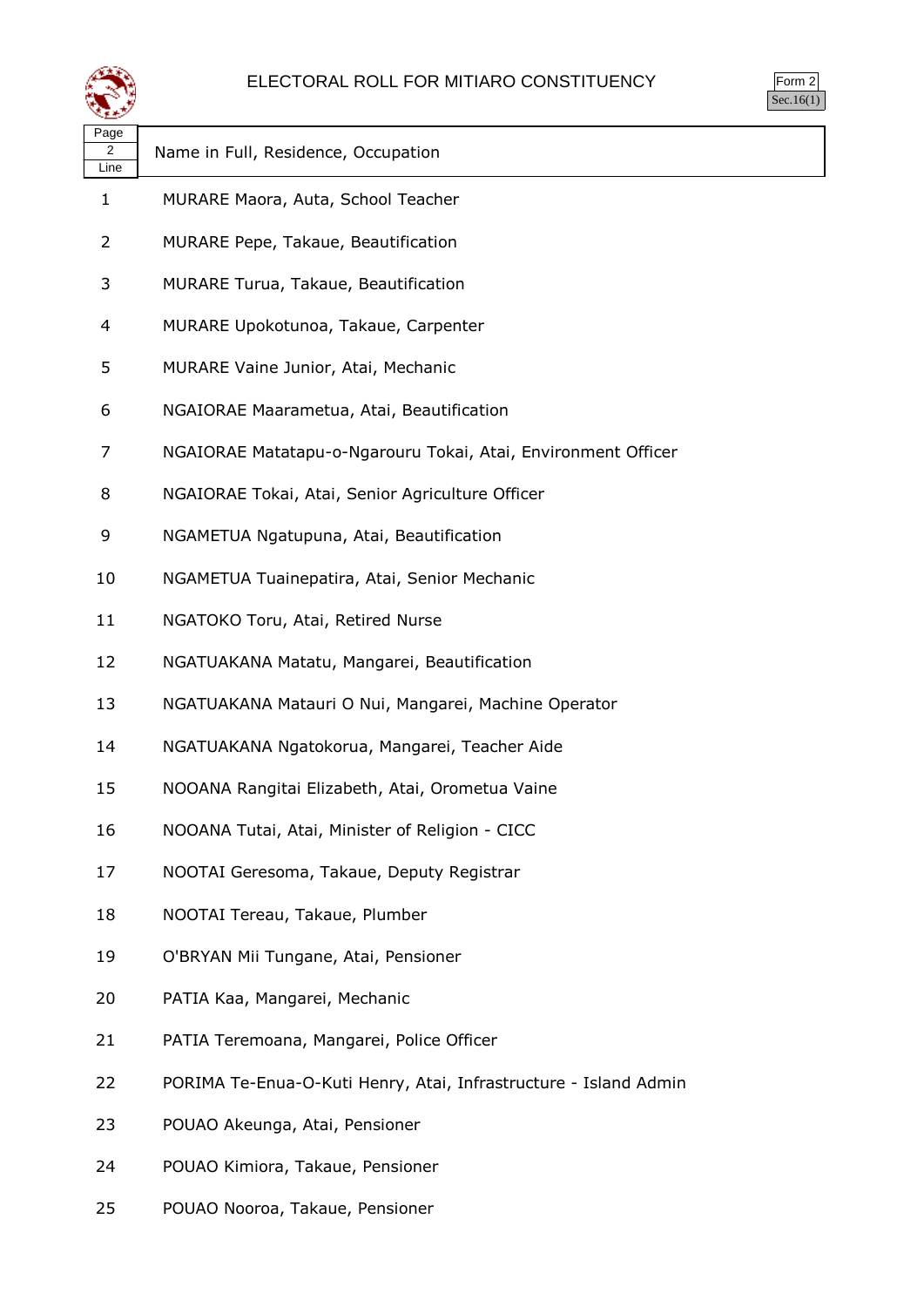

| $\mathsf{m}$ |  |
|--------------|--|
| v.           |  |

| Page<br>3<br>Line | Name in Full, Residence, Occupation                      |
|-------------------|----------------------------------------------------------|
| $\mathbf{1}$      | PUKEITI Alma, Atai, Energy Officer                       |
| 2                 | PUKEITI-TEUIRA Teremoana, Atai, Teacher                  |
| 3                 | PUPUKE-ROBATI Flora Melana, Atai, Self Employed          |
| 4                 | RAEPUTA Andrew Steven Akavi, Atai, Carpentry             |
| 5                 | RAEPUTA Matatunoa, Atai, Planter                         |
| 6                 | RIMA Elleana Memori, Takaue, Shopkeeper                  |
| 7                 | ROI Anna Takave, Atai, Executive Officer                 |
| 8                 | ROURU Ngatokotoru, Atai, Theological Student             |
| 9                 | SAMUELA Cecilia Kimiora, Mangarei, Beautification        |
| 10                | SMITH Francis Joseph, Atai, Agriculture Officer          |
| 11                | SMITH Katreena Lesel Teaueroa, Atai, Homemaker           |
| 12                | STORY Christopher Miituaine, Atai, School Principal      |
| 13                | STRICKLAND Eli, Atai, Machine Operator                   |
| 14                | TAAE Tuavai, Auta, Infrastructure - Island Admin         |
| 15                | TAERO Noopoti, Takaue, Pensioner                         |
| 16                | TAERO Tokoitu, Atai, Vodafone Technical Officer          |
| 17                | TAIA Inangaro Metua, Atai, Snr Finance Office            |
| 18                | TAIA Maarametua, Mangarei, Infrastructure - Island Admin |
| 19                | TAIA Ngametua, Takaue, Bank Officer-BCI                  |
| 20                | TAMA Ngametua, Takaue, Pensioner                         |
| 21                | TANGAPIRI Matapakia, Takaue, Police Officer              |
| 22                | TANGATAPOTO Rouruina, Atai, Pensioner                    |
| 23                | TANGATAPOTO Tuakeu, Mangarei, Builder                    |
| 24                | TANGIMATAITI Balin Mavis, Mangarei, Teacher Aide         |
| 25                | TAPUNI Tumataora, Atai, Machine Operator                 |